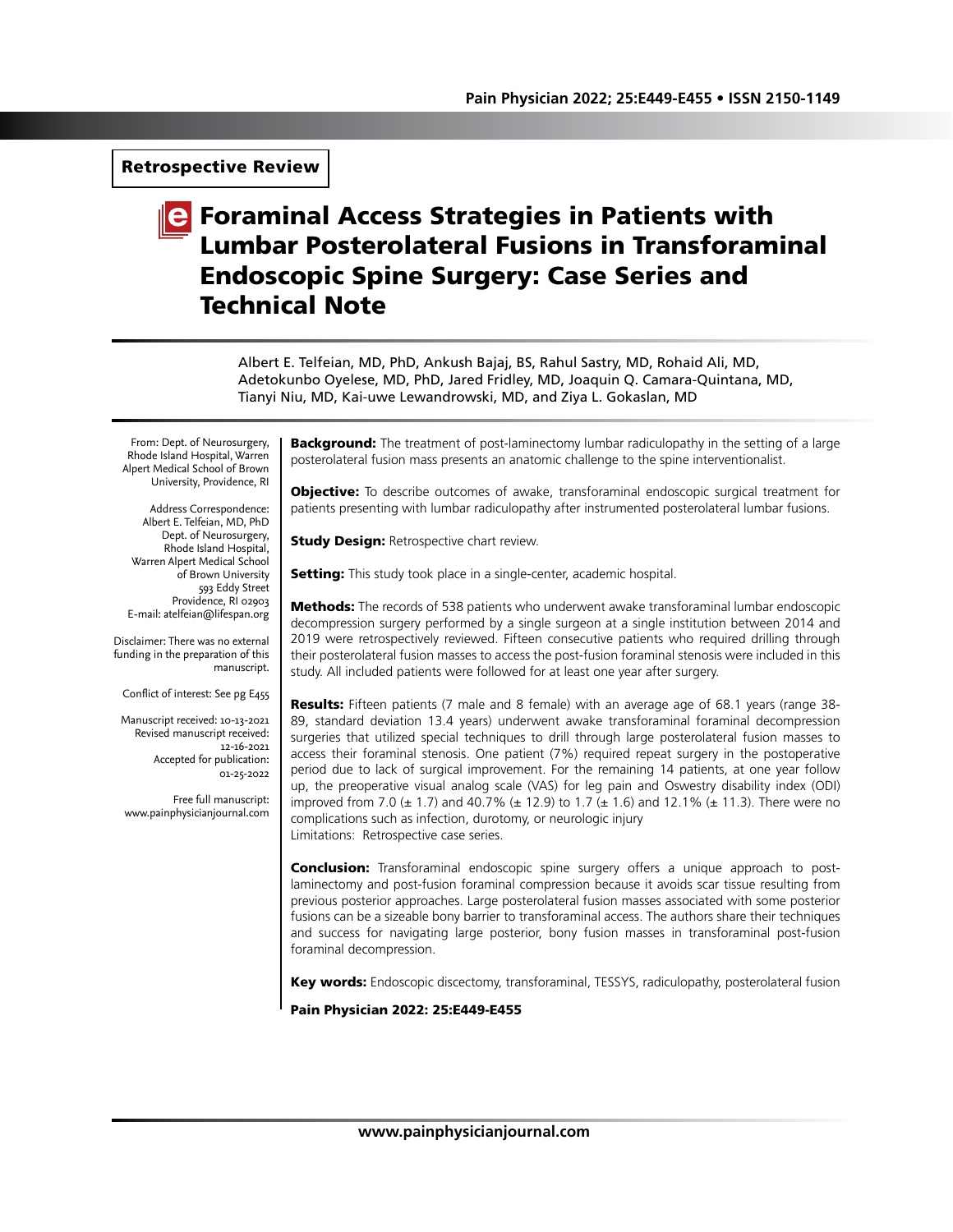I
I
I
nstrumentation can fixate lumbar spinal anatomy<br>while interbody and posterolateral fusion occurs,<br>yielding improved postsurgical outcomes and<br>decreased rates of postoperative complications nstrumentation can fixate lumbar spinal anatomy while interbody and posterolateral fusion occurs, yielding improved postsurgical outcomes and like pseudarthrosis and infection (1,2). However, instrumented lumbar fusions can be disadvantageous in patients needing revision surgery to address post-fusion lumbar radiculopathy. Navigating through the sizable posterolateral fusion mass and foraminal scarring poses a critical surgical challenge, compounding the high complication rate and poor efficacy of revision surgeries following instrumented lumbar fusion (3). Suh et al reported complications in 28% of patients undergoing revision surgery after instrumented posterolateral fusion, with 13% of patients requiring further reoperation to address nonunion and implant failure (4).

Transforaminal lumbar endoscopic surgery is a minimally invasive approach that can be performed in awake patients and has shown promise in eluding several complications of posterior lumbar surgery like durotomy and nerve injury because it bypasses scar tissue by avoiding a direct posterior approach (5,6). Although transforaminal endoscopic decompression has been shown to resolve lumbar radiculopathy after laminectomy and lumbar interbody fusion, the bony onlay mass of a robust posterolateral fusion can be a limiting anatomic barrier to the transforaminal corridor used for endoscopic decompression (6,7).

We present a technical description and case series to characterize the operative methods for and demonstrate the success of treating post-fusion lumbar radiculopathy by penetrating the posterolateral fusion mass through one of 2 different techniques.

## **METHODS**

#### Operative Procedure

For the endoscopic (Joimax® TESSYS) spine procedures, the patient was awake, positioned in the prone position on a Wilson frame with flexed hips and knees. The procedure was done under local anesthesia (1% lidocaine with epinephrine) and intravenous sedation; the anesthetic level was titrated, so the patient was able to communicate with the surgeon throughout the procedure. Percutaneous entry was established through the skin 10 to 13 cm lateral to the midline. An 18-gauge 15 cm spinal needle was used to infiltrate the operative area with lidocaine with epinephrine. Then, one of 2 methods was used to access the symptomatic compressed foramen:

- 1) Using intermittent fluoroscopic guidance, alternating between lateral and anterior-posterior (AP) view, a Jamshidi needle was advanced and placed directly on the posterolateral fusion mass, targeting the superior articulating process (SAP) of the inferior vertebra. The Jamshidi needle was malleted through the posterolateral fusion mass and the superior articulating process into Kambin's triangle, between the exiting and traversing nerves. The targeted zone was the tip of the superior endplate of the inferior vertebral body on lateral fluoroscopy and just at the medial wall of the inferior pedicle on AP fluoroscopy. A 7 mm incision was made over the needle, and a Kirschner (K)-wire was placed in the needle, the needle removed, and sequential dilators placed over the K-wire. Sequential reamers were used to drill through the posterolateral fusion mass and enlarge the neural foramen by removing the ventral aspect of the SAP. At this point, the beveled cannula tubular retractor was placed over the sequential dilators, the dilators removed, and the 7 mm outer diameter Joimax® rigid working channel endoscope was inserted through the tubular retractor. The endoscopic drill (Joimax® Shrill®) with diamond burr (Diamond Abrasor®, Ball Tip, Coarse 3.5 mm outer diameter) was used to perform the foraminotomy at 6500 rpm drill speed, under continuous endoscopic irrigation. The technique used was to target the tip of the drill, step-by-step, circumferentially around the narrowed foramen, thinning the bone until it could be removed with an endoscopic grasper. Any residual compressive disc was removed with endoscopic graspers. The endpoint of the procedure was visualizing the exiting and traversing nerves decompressed and communicating with the patient that they felt improvement.
- 2) Using intermittent fluoroscopic guidance, alternating between lateral and AP view, the 18-gauge 15 cm spinal needle was advanced and placed directly on the lateral fusion mass, targeting the superior articulating process (SAP) of the inferior vertebra centimeters away. A K-wire was placed through the needle after removing the stylet. A 7 mm incision was made over the needle, the needle removed, and sequential dilators placed over the K-wire. At this point, the beveled cannula tubular retractor was placed over the sequential dilators, the dilators removed, and the 7 mm outer diameter Joimax® rigid working channel endoscope was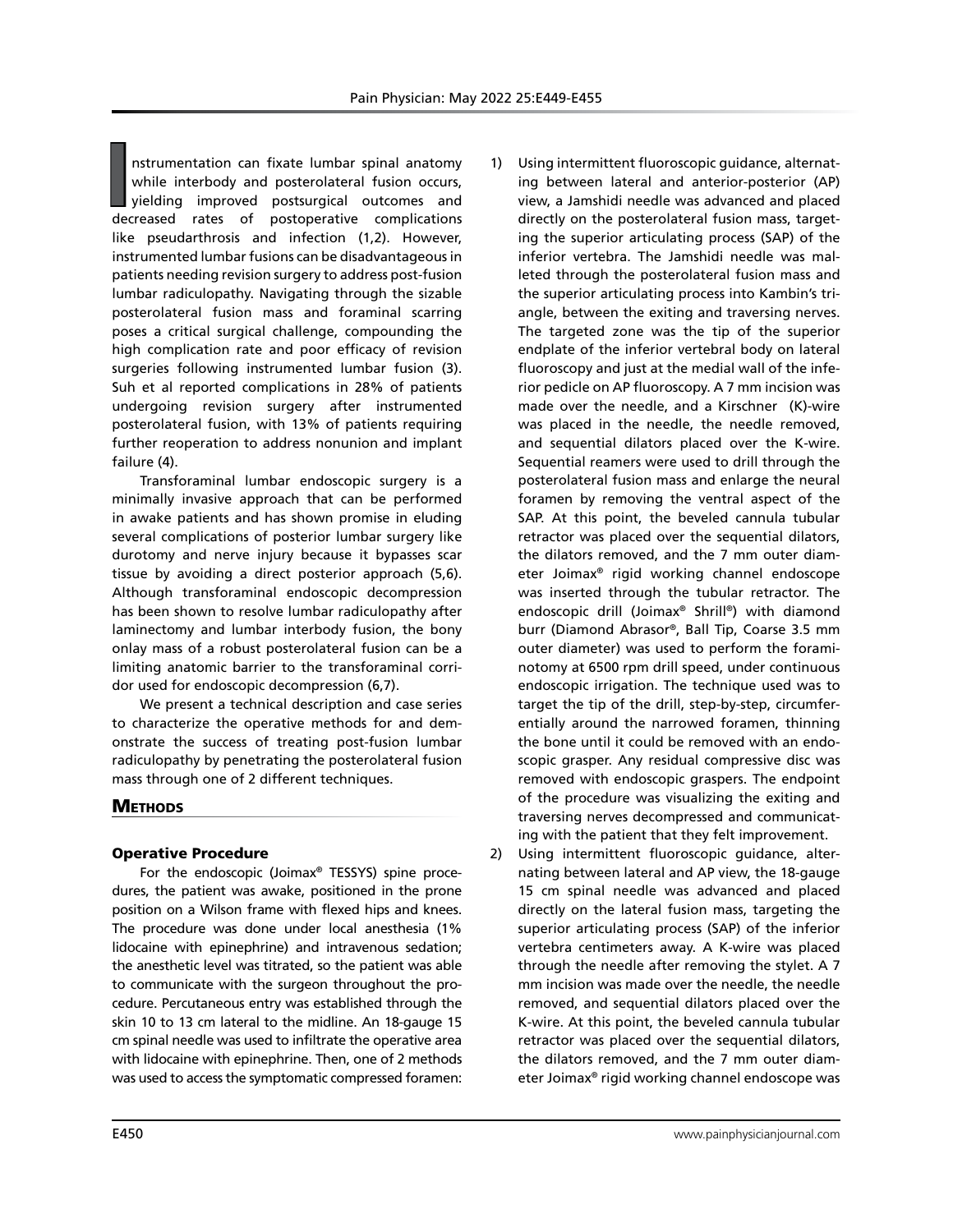inserted through the tubular retractor. The endoscopic drill (Joimax® Shrill®) with diamond burr (diamond abrasor, ball tip, coarse 3.5 mm outer diameter) was used to drill through the lateral mass at 6500 rpm drill speed, under continuous endoscopic irrigation, advancing the drill while checking its position intermittently on AP and lateral fluoroscopic images. The drill and graspers were then used to perform the foraminotomy, as described above.

#### Case Examples

Fifteen patients were treated with endoscopic foraminotomy procedures utilizing the techniques described above to access the symptomatic foramen through the lateral mass fusion. Two of the patients in this study had instrumented fusions that ended at L5, but the symptomatic level was L5-S1. This series includes these cases because the same techniques were used to drill through the lateral fusion masses to access the symptomatic level. The Jamshidi needle was used to penetrate through the posterolateral fusion mass in 13 patients. The endoscopic drill was used to drill through the posterolateral fusion mass in the other 2 patients. Fourteen of the 15 patients were improved for one year following their endoscopic decompressive surgery.

## *Case 1*

A 67-year-old presented with right L4-5 radiculopathy and partial foot drop and a previous lumbar 3-5 (transitional vertebra) transforaminal lumbar interbody fusion and revision due to pseudarthrosis. The patient never had improvement in his radicular pain despite surgery and multiple injections. A lumbar CT and MRI (Fig. 1) demonstrated severe right L3-4 and L4-5 foraminal stenosis and the extent of the lateral mass fusion. The patient presented with a visual analog scale (VAS) score for leg pain of 5 and an Oswestry disability index (ODI) of 30%, complaining of severe right anterior thigh and lateral calf pain with any activity and weakness in the right foot dorsiflexion. Figure 2 demonstrates the access with the Jamshidi and the final position of the tubular retractor after reaming. At one year follow-up, the patient's VAS score for leg pain improved to 0, and his ODI decreased to 4%.

#### *Case 2*

A 59-year-old female underwent an L5-S1 TLIF and subsequent hardware removal by another surgeon 10 years prior. She presented with 10 years of left L5-S1



Fig. 1. *Preoperative lumbar CT and MRI were demonstrating right L3-4 and L4-5 foraminal narrowing post-TLIF and large posterolateral fusion. A. Coronal CT image demonstrates instrumented L3-5 fusion with large posterolateral fusion mass (open arrows). B. Sagittal CT reconstruction demonstrates instrumented L3-5 fusion with large posterolateral fusion mass (open arrow). C. Sagittal T2 weighted MR image demonstrating the right L3-4 and L4-5 foraminal compression (open arrows). D. Axial T2-weighted MR image demonstrating the right L4-5 foraminal narrowing (open arrow).* 



Fig. 2. *Fluoroscopic images demonstrate a technique to penetrate posterolateral fusion to obtain endoscopic access to the foramen. A. Lateral fluoroscopic image demonstrates the Jamshidi needle used to penetrate the posterolateral fusion and target the superior endplate of the L5 vertebra. B. AP fluoroscopic image demonstrates the tubular retractor in the right L4-5 foramen after serial dilation and reaming. C. Lateral fluoroscopic image demonstrates the Jamshidi needle used to penetrate the posterolateral fusion and target the superior endplate of the L4 vertebra. D. AP fluoroscopic image demonstrates the tubular retractor in the right L3-4 foramen after serial dilation and reaming.*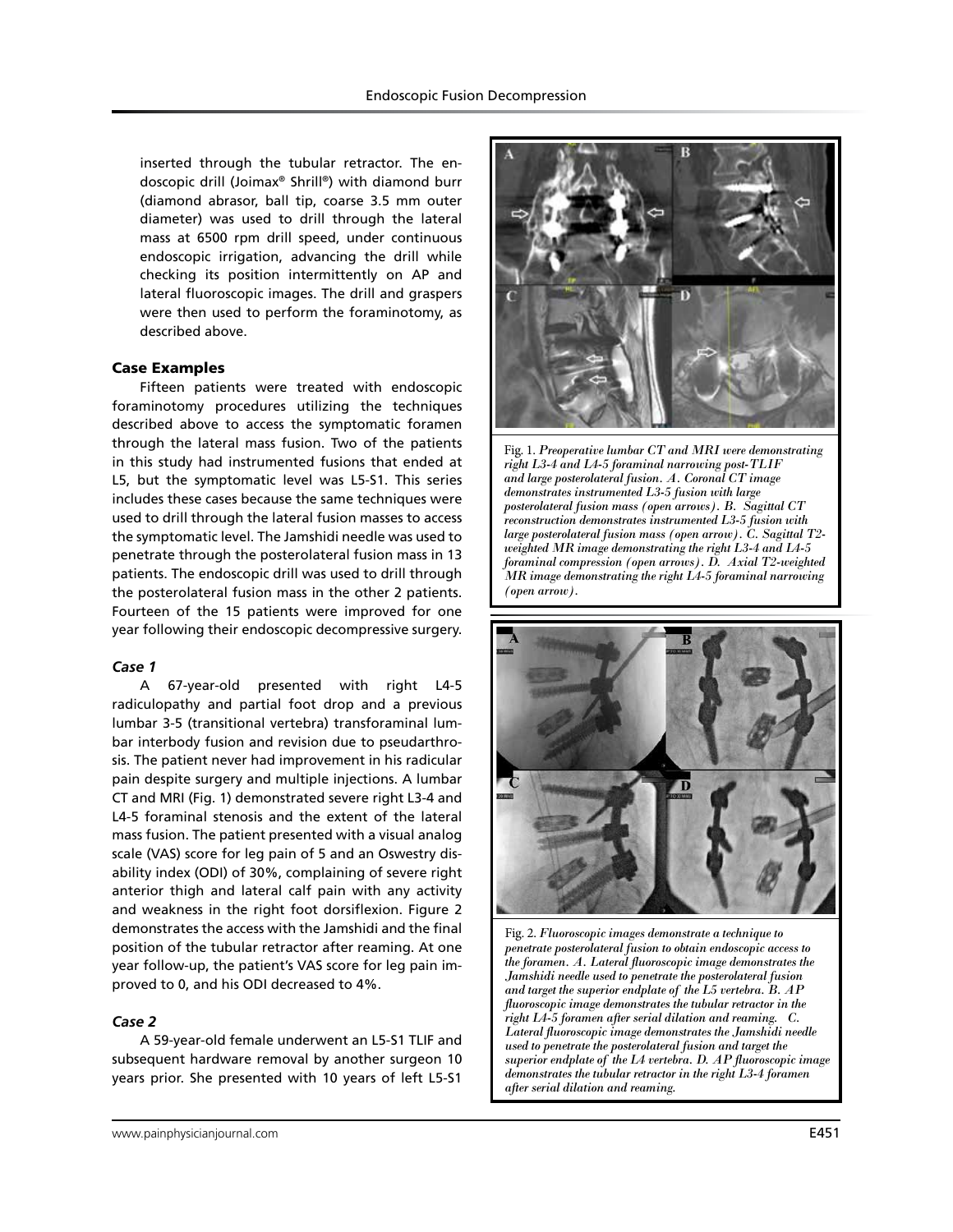radiculopathy and foot dorsiflexion and plantarflexion weakness. Her preoperative lumbar MRI (Fig. 3A-B) demonstrated heterotopic bone occluding her foramen and a significant fusion mass over the left L5-S1 facet complex. Access to the foramen was obtained with a Jamshidi needle through the posterolateral fusion mass (Fig. 3C), and an endoscopic foraminotomy was performed with the endoscopic drill (Fig. 3D). The patient noted immediate improvement in her leg pain and was able to dorsi- and plantar-flex her foot without difficulty before leaving the operating room. Postoperatively, the patient did very well. Her leg pain and weakness improved. At her 1-year follow-up, her pre-op leg VAS improved from 5 to 0, and her pre-op ODI improved from 30 to 4.

## *Case 3*

A 56-year-old male underwent an L4-S1 TLIF by another surgeon and presented with left L5-S1 radiculopathy. A CT showed a sizeable posterolateral fusion mass (Fig. 4A), in addition to screw loosening, and an MRI revealed an L5-S1 spondylolisthesis with severe foraminal compression of the left L5 nerve. A transforaminal endoscopic decompression was performed using a Jamshidi needle to penetrate the onlay fusion mass (Fig. 4C) and an endoscopic drill to perform foraminotomy (Fig. 4D). The patient improved initially from the surgery but then recurred with his symptomatology 6 months later and chose to pursue a revision of his fusion with an extension of his hardware.

### *Case 4*

A 55-year-old male underwent an L4-5 TLIF and an L5-S1 posterior lumbar interbody fusion (PLIF) and presented with left L4-5 radiculopathy. MRI showed a large left L4-5 herniated disc (Fig. 5A) with foraminal compression, and CT lumbar showed a large posterolateral fusion mass. A spinal needle was used to target the pathology (Fig. 5C), and an endoscopic drill was used to penetrate the posterolateral fusion mass (Fig. 5D). One year following the endoscopic decompression, the patient improved from a preoperative leg VAS score of 5 to 0 and ODI of 26 to 10.

## **RESULTS**

Awake, endoscopic decompression surgery was performed on 538 patients over 5 years from 2015 to 2019. Transforaminal endoscopic foraminal decompres-



Fig. 3. *Left L5-S1 foraminal decompression after L5-S1 TLIF. B. Sagittal T2-weighted MRI demonstrates the fusion mass over the L5-S1 foramen (open arrow). B. Axial T2-weighted MR image demonstrates the fusion mass over the left L5-S1 foramen (open arrow) and the heterotopic bone occluding the foramen (closed arrow). C. AP fluoroscopic image shows the placement of the Jamshidi needle through the posterolateral fusion mass into the foramen. D. AP fluoroscopic image demonstrates the endoscopic drill decompressing the foramen.*

sion surgery utilizing the above-described techniques to penetrate the posterolateral fusion mass was performed in 15 patients who had previously undergone posterior lumbar instrumented fusions. Table 1 summarizes the clinical data for the 15 patients. There were 7 male and 8 female patients treated with an average age of 68.1 years (range 38-89, standard deviation 13.4 years). Levels treated were L5-S1 (8 patients), L4-5 (5 patients), L3-4 (1 patient), and a single 2 level case (L3-4 and L4-5). One patient (7%) required repeat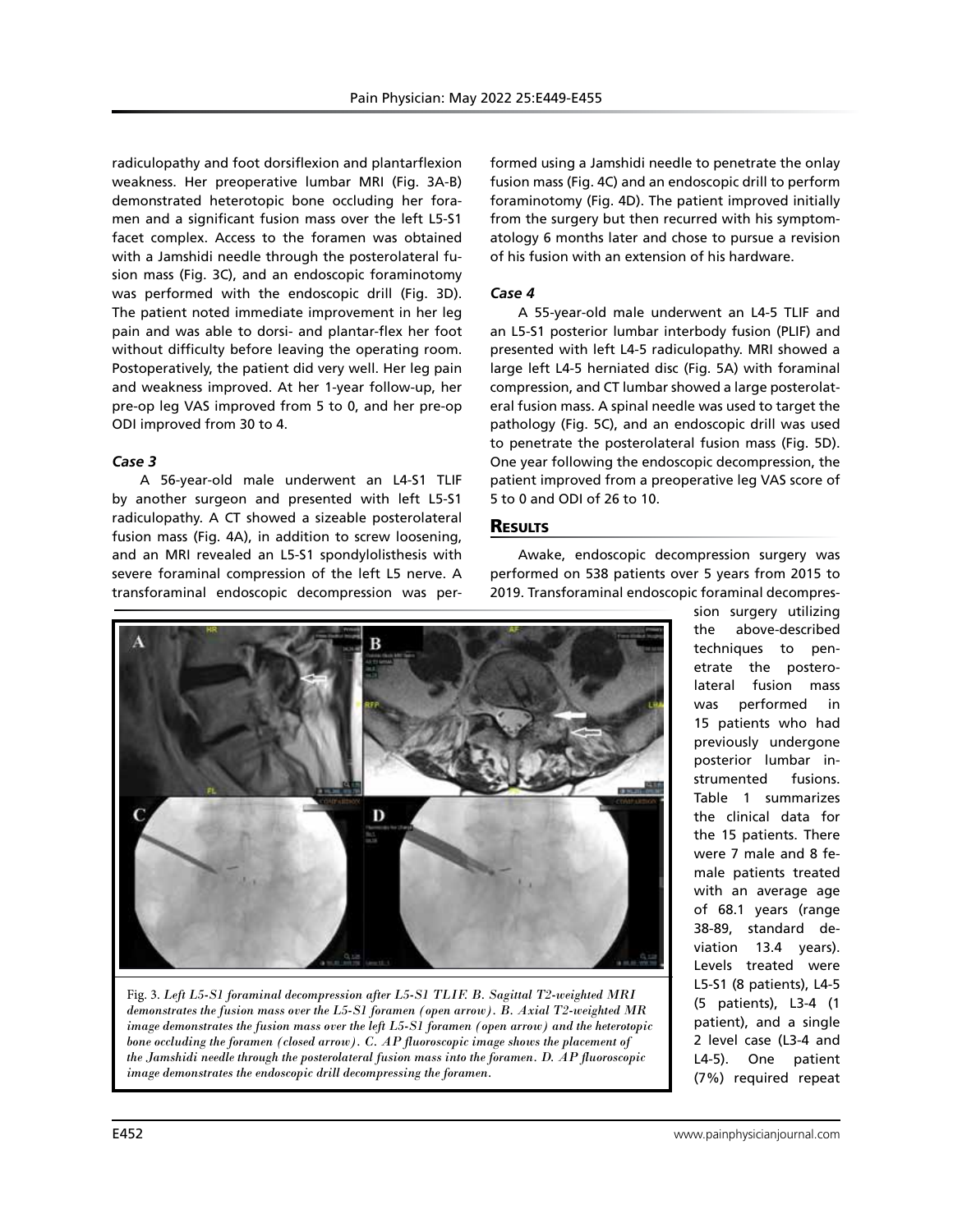surgery in the postoperative period due to a lack of durable surgical improvement. For the remaining 14 patients, at one year follow up, the preoperative VAS for leg pain and ODI improved from 7.0  $(\pm$ 1.7) and 40.7% (± 12.9) to 1.7 (± 1.6) and 12.1% (± 11.3). There were no complications such as infection, durotomy, or neurologic injury.

#### Failures

One patient required repeat surgery in the 1-year postoperative period (Case 3). He was noted to have pedicle screw loosening at all levels fused before endoscopic decompression. The patient did not have sustained improvement with endoscopic surgery and was referred for deformity surgery.

## **Discussion**

Over a 5 year period, 538 patients were treated with transforaminal endoscopic spine surgery at our institution. The operative techniques described here to access a stenotic foramen were employed in only 15 patients (3%) with sizeable lateralization fusion mass who presented with lumbar radiculopathy following instrumented posterolateral fusion. Esti-







Fig. 5. *Transforaminal decompression of a left L4-5-disc herniation and foraminal narrowing after an L4-S1 fusion. A. Sagittal T2-weighted MR image demonstrating the left L4-5-disc herniation at L4-5. B. Coronal CT image demonstrates the instrumented L4-S1 fusion with large posterolateral fusion mass (open arrows). C. AP fluoroscopic image demonstrates the spinal needle targeting the left L4-5 foramen but being blocked the posterolateral fusion mass. D. AP fluoroscopic image demonstrates the endoscopic diamond drill used to penetrate the fusion mass to allow access to the foramen.*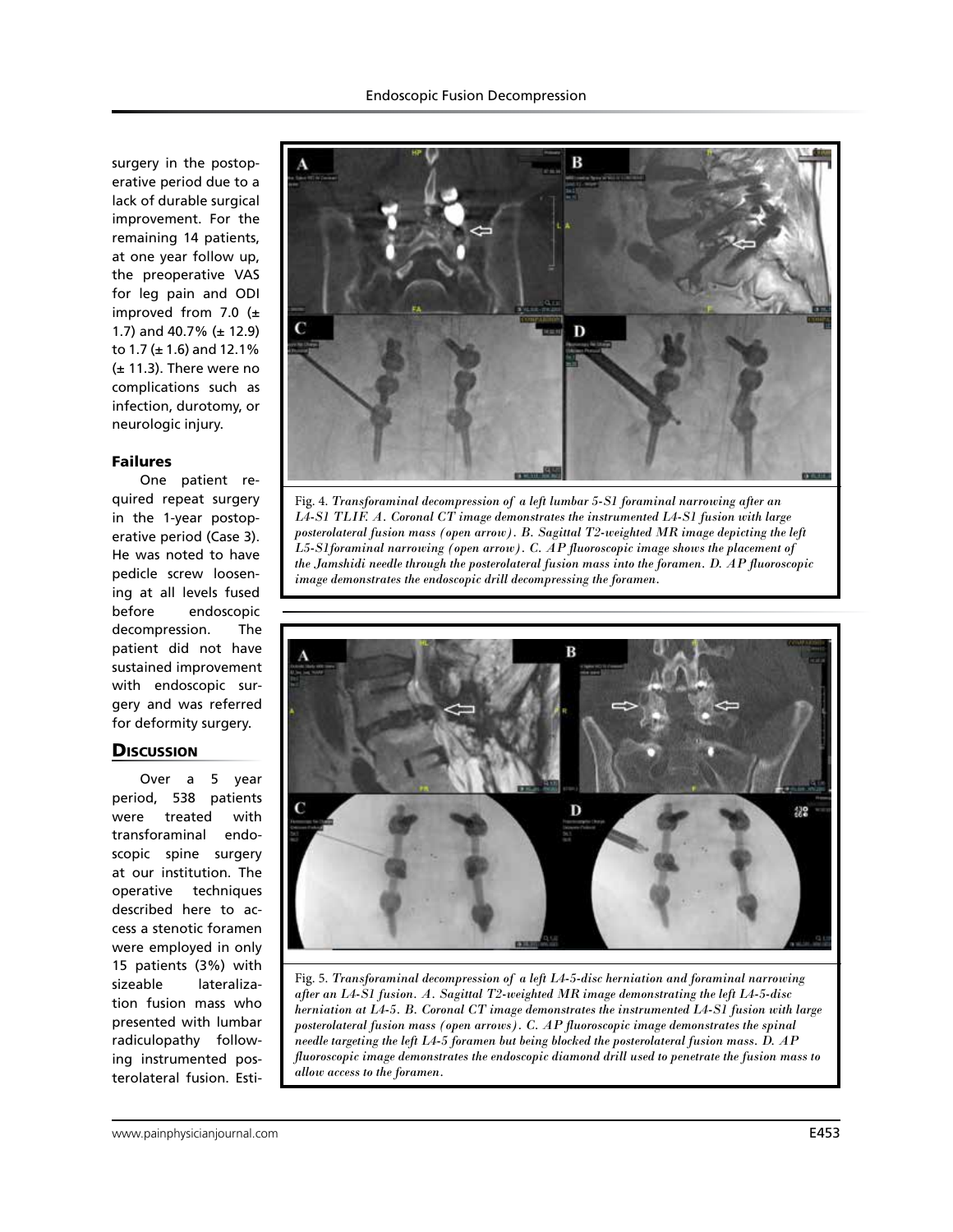| Age | Gender       | <b>Levels</b><br><b>Fused</b> | <b>Endoscopic Decompression</b><br><b>Surgery Performed</b> | Pre-OD Leg<br><b>VAS</b> | Pre-Op ODI | 1-year Post-Op<br>Leg VAS | 1-year Post-Op<br><b>ODI</b> |
|-----|--------------|-------------------------------|-------------------------------------------------------------|--------------------------|------------|---------------------------|------------------------------|
| 38  | M            | $L2-5$                        | Left L5-S1                                                  | 8                        | 36         | 1                         | 10                           |
| 55  | M            | $L4-S1$                       | $L L4-5$                                                    | 5                        | 26         | $\mathbf{0}$              | $\overline{4}$               |
| 56  | M            | $L4-S1$                       | L L5-S1                                                     | 9                        | 58         | $\mathbf F$               | $\rm F$                      |
| 58  | M            | $L5-S1$                       | <b>RL5-S1</b>                                               | 6                        | 32         | 1                         | $\overline{4}$               |
| 59  | $\mathbf F$  | $L5-S1$                       | Left L5-S1                                                  | 5                        | 30         | $\mathbf{0}$              | $\overline{4}$               |
| 62  | $\mathbf{F}$ | $L1-5$                        | R <sub>L4-5</sub>                                           | 10                       | 64         | 5                         | 36                           |
| 67  | M            | $L3-5$                        | R L <sub>3</sub> -5                                         | 5                        | 30         | $\mathbf{0}$              | $\overline{4}$               |
| 72  | M            | $L2-S1$                       | <b>RL5-S1</b>                                               | $\overline{7}$           | 36         | $\overline{2}$            | 8                            |
| 74  | F            | $T8-S1$                       | L L5-S1                                                     | 8                        | 54         | 3                         | 26                           |
| 74  | $\mathbf{F}$ | $T11-L5$                      | <b>RL5-S1</b>                                               | 6                        | 32         | 1                         | $\overline{4}$               |
| 75  | $\mathbf{F}$ | $L3-5$                        | $L L4-5$                                                    | 8                        | 44         | 3                         | 15                           |
| 78  | M            | $L5-S1$                       | $LL5-S1$                                                    | 9                        | 62         | $\overline{4}$            | 32                           |
| 82  | $\mathbf{F}$ | $L2-5$                        | R <sub>L4-5</sub>                                           | 5                        | 28         | $\mathbf{0}$              | $\overline{2}$               |
| 83  | F            | $L3-4$                        | R L3-4                                                      | 6                        | 34         | 1                         | 6                            |
| 89  | F            | $L4-5$                        | R <sub>L4-5</sub>                                           | 8                        | 44         | 3                         | 15                           |

mates of the incidence of post-fusion radiculopathy are varied. Fritzell et al identified emergent radiculopathy in 7% of 140 subjects who underwent instrumented lumbar fusion, while Dunne et al and Schär et al found postoperative radiculopathy in 29% of patients treated with posterior spinal fusion and transforaminal lumbar interbody fusion, respectively (8-10).

Given that lumbar radiculopathy is less common after instrumented fusion, the challenges of achieving nerve root decompression while navigating around posterior hardware and a bony fusion mass are not well-characterized (11). The technique descriptions and clinical outcomes we present here reflect our successful experience with penetrating the posterolateral fusion mass to facilitate transforaminal endoscopic decompression. This case series had just one failure (7%) at one-year follow-up, and the average reductions in VAS leg score and ODI in patients who improved after surgery were 76% and 70%, respectively.

Awake outpatient transforaminal endoscopic surgery is usually an excellent approach to treating patients who have undergone posterior spinal surgery because it avoids posterior scar tissue with its more lateral approach (12). Although the posterolateral fusion mass obstructs foraminal access, the techniques described here enabled transforaminal endoscopic decompression with no complications like nerve damage or wound infection. Revision posterior

fusion surgery carries a higher risk of surgical site infection and 30-day unplanned reoperation relative to primary posterior spinal fusion, and posterolateral fusion repair is associated with persistent pseudarthrosis and high failure rates (4,13,14). Anterior or lateral approaches could have been considered for patients in this case series (excluding L5-S1 fusions), but these surgeries would require significant fusion exploration (15).

The greatest challenges for those unfamiliar with endoscopic surgical techniques are typically: 1) targeting with the needle to access pathology, and 2) understanding endoscopic visual anatomy. Both of these challenges are magnified in cases with prior posterolateral fusion. Targeting the pathology is more difficult because of the lateral fusion mass, and understanding the endoscopic visual anatomy can be very confusing due to the posterior scar tissue. But with the advent of newer technology in modern spine surgery, navigation and robotic assistance can make targeting through the lateral fusion mass significantly less challenging. Robotic guidance for localization in transforaminal endoscopic surgery has already been documented in the neurosurgical literature (16,17). For the operations described in this case series, a robotic arm could select a start point on the patient's skin and a target point in the foramen with the aid of navigation, and a power drill could then be used to drill through the fusion's bony mass.